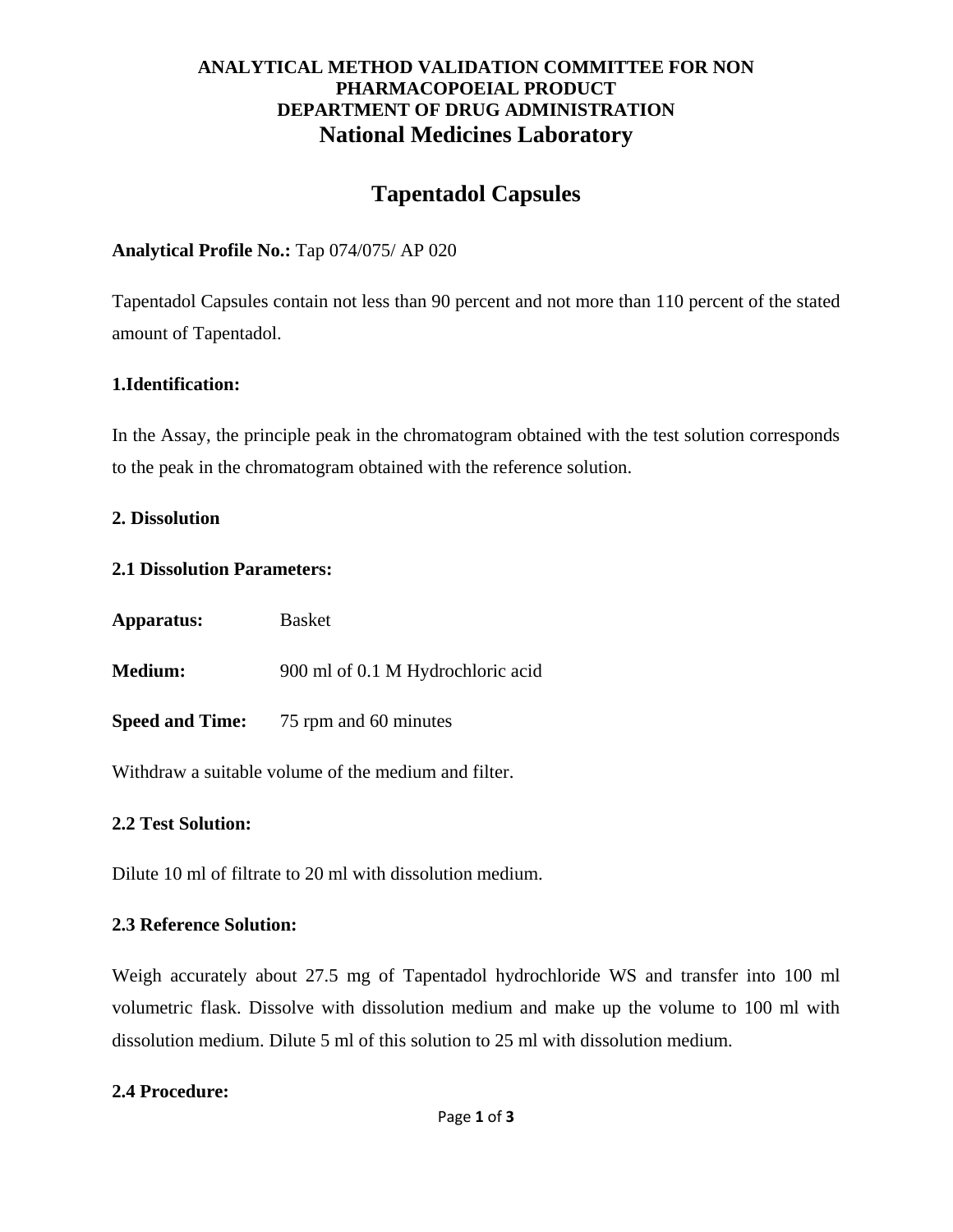# **ANALYTICAL METHOD VALIDATION COMMITTEE FOR NON PHARMACOPOEIAL PRODUCT DEPARTMENT OF DRUG ADMINISTRATION National Medicines Laboratory**

Measure the absorbance at 272.0 nm using dissolution medium as blank.

Calculate the content of % release of tapentadol.

#### **2.6 Limit:**

D. Not less than 80 percent of the stated amount of tapentadol.

**3. Assay:** Determine by liquid chromatography

**3.1 Test Solution:** Weigh individually 20 capsules & remove the content of each capsule. Mix the content of all the capsules. Weigh powder eq. to 50 mg of tapentadol and transfer into 50 ml volumetric flask. Add about 70 ml of mobile phase and dissolve by sonicating for about 10 minutes. Filter the resulting solution and dilute 5 ml of the filtrate to 25 ml with mobile phase.

**3.2 Reference Solution:** Weigh accurately about 25 mg of Tapentadol hydrochloride WS and transfer into 25 ml volumetric flask. Dissolve with mobile phase and make up the volume to 25 ml with mobile phase. Dilute 5 ml of the resulting solution to 25 ml with mobile phase.

### **3.3 Chromatographic system**

| Column:                    | C8, $(150*4.6$ mm), $5 \mu m$ |
|----------------------------|-------------------------------|
| <b>Flow rate:</b>          | $1.0 \text{ ml/min}$          |
| Wavelength:                | $215 \text{ nm}$              |
| <b>Injection volume:</b>   | $20 \mu l$                    |
| <b>Column temperature:</b> | $40^{\circ}$ C                |
| Detector:                  | UV                            |
| <b>Mobile phase:</b>       |                               |